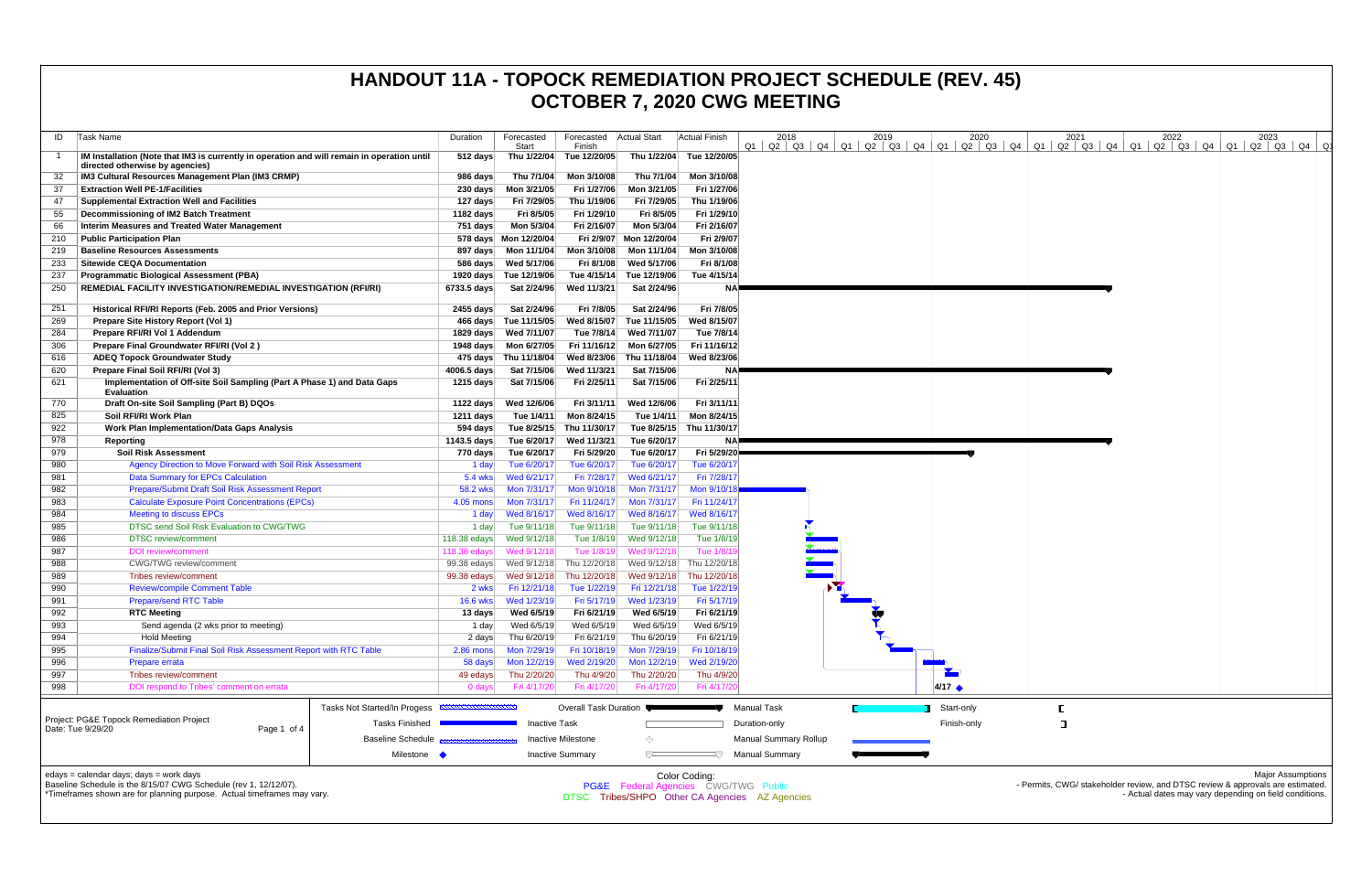| ID   | Task Name                                                                                                                                                                              |                                                          | Duration             | Forecasted<br>Start      | Forecasted<br>Finish      | <b>Actual Start</b>                  | <b>Actual Finish</b>     | 2018<br>Q4<br>Q1<br>Q2<br>Q3                   | 2019<br>$Q1$ $Q2$ $Q3$<br>Q4 | 2020<br>Q1<br>Q2   Q3 |
|------|----------------------------------------------------------------------------------------------------------------------------------------------------------------------------------------|----------------------------------------------------------|----------------------|--------------------------|---------------------------|--------------------------------------|--------------------------|------------------------------------------------|------------------------------|-----------------------|
| 999  | DTSC respond to Tribes' comment on errata                                                                                                                                              |                                                          | $0$ days             | Thu 5/7/20               | Thu 5/7/20                | Thu 5/7/20                           | Thu 5/7/20               |                                                |                              | $5/7$ $\triangleleft$ |
| 1000 | <b>DTSC</b> review/accept                                                                                                                                                              |                                                          | 7.57 mons            | Tue 10/22/19             | Fri 5/29/20               | Tue 10/22/19                         | Fri 5/29/20              |                                                |                              |                       |
| 1001 | <b>DOI</b> review/accept                                                                                                                                                               |                                                          | 7.57 mons            | Tue 10/22/19             | Fri 5/29/20               | Tue 10/22/19                         | Fri 5/29/2               |                                                |                              |                       |
| 1002 | <b>RFI/RI Volume 3</b>                                                                                                                                                                 |                                                          | 1115.5 days          | Fri 7/28/17              | Wed 11/3/21               | Fri 7/28/17                          | <b>NA</b>                |                                                |                              |                       |
| 1003 | Prepare Draft RFI/RI Vol 3 Report                                                                                                                                                      |                                                          | 29.43 mons           | Fri 7/28/17              | Mon 12/9/19               | Fri 7/28/17                          | Mon 12/9/19              |                                                |                              |                       |
| 1004 | DTSC sends report to CWG/TWG and Tribes                                                                                                                                                |                                                          | 0 <sub>days</sub>    | Tue 12/10/19             | Tue 12/10/19              | Tue 12/10/19                         | Tue 12/10/19             |                                                | 12/10                        |                       |
| 1005 | CWG/TWG review/comment                                                                                                                                                                 |                                                          | 101 edays            | Tue 12/10/19             | Fri 3/20/20               | Tue 12/10/19                         | Fri 3/20/20              |                                                |                              |                       |
| 1006 | Tribes review/comment                                                                                                                                                                  |                                                          | 101 edays            | Tue 12/10/19             | Fri 3/20/20               | Tue 12/10/19                         | Fri 3/20/20              |                                                |                              |                       |
| 1007 | <b>DTSC</b> review/comment                                                                                                                                                             |                                                          | 115 edays            | Tue 12/10/19             | Fri 4/3/20                | Tue 12/10/19                         | Fri 4/3/20               |                                                |                              |                       |
| 1008 | <b>DOI</b> review/comment                                                                                                                                                              |                                                          | 115 edays            | Tue 12/10/19             | Fri 4/3/20                | Tue 12/10/19                         | Fri 4/3/2                |                                                |                              |                       |
| 1009 | <b>Review/compile Comment Table</b>                                                                                                                                                    |                                                          | 79.38 edays          | Mon 4/6/20               | Wed 6/24/20               | Mon 4/6/20                           | Wed 6/24/20              |                                                |                              |                       |
| 1010 | Comment clarification meeting (date shown is a placeholder only)                                                                                                                       |                                                          | 1 day                | Thu 7/9/20               | Thu 7/9/20                | Thu 7/9/20                           | Thu 7/9/20               |                                                |                              |                       |
| 1011 | <b>Prepare/send RTC Table</b>                                                                                                                                                          |                                                          | 18.1 wks             | Thu 6/25/20              | Fri 10/30/20              | Thu 6/25/20                          | <b>NA</b>                |                                                |                              |                       |
| 1012 | <b>RTC Meeting</b>                                                                                                                                                                     |                                                          | $7.5$ days           | Fri 11/6/20              | Tue 11/17/20              | <b>NA</b>                            | <b>NA</b>                |                                                |                              |                       |
| 1013 | Send agenda (2 wks prior to meeting)                                                                                                                                                   |                                                          | $0$ days             | Fri 11/6/20              | Fri 11/6/20               | <b>NA</b>                            | <b>NA</b>                |                                                |                              | 11/6                  |
| 1014 | <b>Hold Meeting</b>                                                                                                                                                                    |                                                          | 0 days               | Tue 11/17/20             | Tue 11/17/20              | <b>NA</b>                            | <b>NA</b>                |                                                |                              | 11/17                 |
| 1015 | Prepare Revised RFI Volume 3 with RTC Table                                                                                                                                            |                                                          |                      |                          | Fri 3/12/21               | <b>NA</b>                            | <b>NA</b>                |                                                |                              |                       |
| 1016 | DTSC sends report to CWG/TWG and Tribes                                                                                                                                                |                                                          | $0$ days             | Fri 3/12/21              | Fri 3/12/21               | <b>NA</b>                            | <b>NA</b>                |                                                |                              |                       |
| 1017 | <b>CWG/TWG</b> review/comment                                                                                                                                                          |                                                          | 60 edays             | Mon 3/15/21              | Fri 5/14/21               | <b>NA</b>                            | <b>NA</b>                |                                                |                              |                       |
| 1018 | Tribes review/comment                                                                                                                                                                  |                                                          | 60 edays             | Mon 3/15/21              | Fri 5/14/21               | <b>NA</b>                            | $N_A$                    |                                                |                              |                       |
| 1019 | <b>DTSC</b> review/comment                                                                                                                                                             |                                                          | 75 edays             | Fri 3/12/21              | Wed 5/26/21               | <b>NA</b>                            | <b>NA</b>                |                                                |                              |                       |
| 1020 | <b>DOI</b> review/comment                                                                                                                                                              |                                                          | 75 edays             | Fri 3/12/21              | Wed 5/26/21               | <b>NA</b>                            | <b>NA</b>                |                                                |                              |                       |
| 1021 | <b>Review/compile Comment Table</b>                                                                                                                                                    |                                                          | 1 mon                | Thu 5/27/21              | Thu 6/24/21               | <b>NA</b>                            | <b>NA</b>                |                                                |                              |                       |
| 1022 | Comment clarification meeting (date shown is a placeholder only)                                                                                                                       |                                                          | $0$ days             | Wed 6/2/21               | Wed 6/2/21                | <b>NA</b>                            | <b>NA</b>                |                                                |                              |                       |
| 1023 | Prepare/send RTC Table (date to be verified after receipt of comments)                                                                                                                 |                                                          | 1 mon                | Thu 6/3/21               | Thu 7/1/21                | <b>NA</b>                            | <b>NA</b>                |                                                |                              |                       |
| 1024 | <b>RTC Meeting</b>                                                                                                                                                                     |                                                          | 10 days              | Thu 7/8/21               | Thu 7/22/21               | <b>NA</b>                            | <b>NA</b>                |                                                |                              |                       |
| 1025 | Send agenda (2 wks prior to meeting)                                                                                                                                                   |                                                          | $0$ days             | Thu 7/8/21               | Thu 7/8/21                | <b>NA</b>                            | <b>NA</b>                |                                                |                              |                       |
| 1026 | <b>Hold Meeting</b>                                                                                                                                                                    |                                                          | $0$ days             | Thu 7/22/21              | Thu 7/22/21               | <b>NA</b>                            | <b>NA</b>                |                                                |                              |                       |
| 1027 | Finalize report (place holder only, nature and duration of task to be verified after                                                                                                   |                                                          | 2.5 mons             | Fri 7/23/21              | Tue 10/5/21               | <b>NA</b>                            | <b>NA</b>                |                                                |                              |                       |
|      | RTC)                                                                                                                                                                                   |                                                          |                      |                          |                           |                                      |                          |                                                |                              |                       |
| 1028 | <b>DTSC</b> review/approve                                                                                                                                                             |                                                          | 1 mon                | Tue 10/5/21              | Wed 11/3/21               | <b>NA</b>                            | <b>NA</b>                |                                                |                              |                       |
| 1029 | DOI review/approve                                                                                                                                                                     |                                                          | 1 mon                | Tue 10/5/21              | Wed 11/3/21               | <b>NA</b>                            | $N_A$                    |                                                |                              |                       |
| 1030 | GROUNDWATER CORRECTIVE MEASURES/REMEDIAL ALTERNATIVE DEVELOPMENT                                                                                                                       |                                                          | 2835 days            | Mon 3/29/04              | Wed 12/31/14              |                                      | Mon 3/29/04 Wed 12/31/14 |                                                |                              |                       |
| 1178 | <b>CORRECTIVE MEASURE STUDY/FEASIBILITY STUDY (CMS/FS) AND RISK</b><br><b>ASSESSMENT</b>                                                                                               |                                                          |                      | 5265.5 days Mon 12/16/02 |                           | Mon 1/9/23 Mon 12/16/02              | <b>NA</b>                |                                                |                              |                       |
| 1179 | <b>CMS Work Plan</b>                                                                                                                                                                   |                                                          |                      | 1465 days Mon 12/16/02   |                           | Tue 6/24/08 Mon 12/16/02             | Tue 6/24/08              |                                                |                              |                       |
| 1198 | <b>Risk Evaluation - Scoping and CSM</b>                                                                                                                                               |                                                          |                      | 2326 days Tue 10/31/06   |                           | Tue 9/15/15 Tue 10/31/06             | Tue 9/15/15              |                                                |                              |                       |
| 1282 | <b>CMS/FS Report</b>                                                                                                                                                                   |                                                          | 3762.5 days          | Mon 8/18/08              | Mon 1/9/23                | Mon 8/18/08                          | <b>NA</b>                |                                                |                              |                       |
| 1283 | Groundwater                                                                                                                                                                            |                                                          | $350$ days           | Mon 8/18/08              | Fri 12/18/09              | Mon 8/18/08                          | Fri 12/18/09             |                                                |                              |                       |
| 1342 | Soil CMS/FS (duration to be verified after completion of RFI/RI)                                                                                                                       |                                                          |                      |                          | Mon 1/9/23                | <b>NA</b>                            | <b>NA</b>                |                                                |                              |                       |
| 1343 | Prepare Draft Soil CMS/FS Report                                                                                                                                                       |                                                          | 151 days             | Wed 11/3/21              | Thu 6/2/22                | <b>NA</b>                            | ΝA                       |                                                |                              |                       |
| 1344 | <b>Prepare Discussion Draft Soil CMS/FS Report</b>                                                                                                                                     |                                                          | 4 mons               | Wed 11/3/21              | Tue 3/1/22                | <b>NA</b>                            | <b>NA</b>                |                                                |                              |                       |
| 1345 | <b>PG&amp;E</b> outreach with Tribes                                                                                                                                                   |                                                          | 1 mon                | Tue 3/1/22               | Wed 3/30/22               | <b>NA</b>                            | <b>NA</b>                |                                                |                              |                       |
| 1346 | <b>PG&amp;E submits Draft Soil CMS/FS</b>                                                                                                                                              |                                                          | 2 wks                | Wed 3/30/22              | Wed 4/13/22               | <b>NA</b>                            | <b>NA</b>                |                                                |                              |                       |
| 1347 | DTSC send Draft Soil CMS/FS to CWG/TWG                                                                                                                                                 |                                                          | $0$ days             | Wed 4/13/22              | Wed 4/13/22               | <b>NA</b>                            | <b>NA</b>                |                                                |                              |                       |
|      |                                                                                                                                                                                        | Tasks Not Started/In Progess <b>EXAMPLE DETAILS TO A</b> |                      |                          | Overall Task Duration     |                                      |                          | Manual Task                                    |                              | Start-only            |
|      | Project: PG&E Topock Remediation Project<br><b>Tasks Finished</b><br>Date: Tue 9/29/20<br>Page 2 of 4                                                                                  |                                                          | <b>Inactive Task</b> |                          |                           |                                      |                          | Duration-only                                  |                              | Finish-only           |
|      |                                                                                                                                                                                        | Baseline Schedule                                        |                      |                          | <b>Inactive Milestone</b> | ◇                                    |                          | <b>Manual Summary Rollup</b>                   |                              |                       |
|      |                                                                                                                                                                                        | Milestone •                                              |                      |                          | <b>Inactive Summary</b>   | ∪                                    |                          | <b>Manual Summary</b>                          |                              |                       |
|      | edays = calendar days; days = work days<br>Baseline Schedule is the 8/15/07 CWG Schedule (rev 1, 12/12/07).<br>*Timeframes shown are for planning purpose. Actual timeframes may vary. |                                                          |                      |                          |                           | PG&E Federal Agencies CWG/TWG Public | Color Coding:            | DTSC Tribes/SHPO Other CA Agencies AZ Agencies |                              |                       |

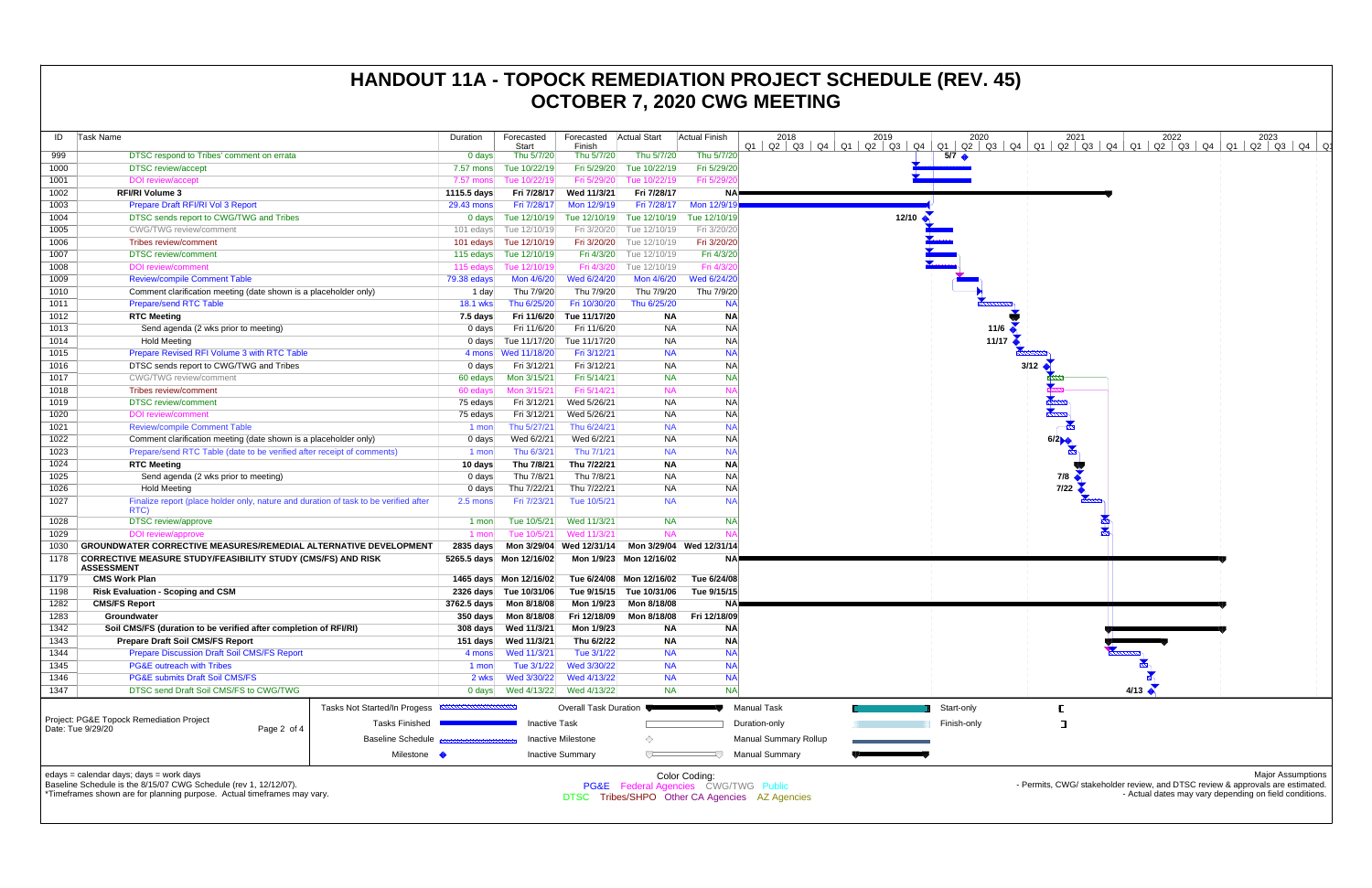| ID   | <b>Task Name</b>                                                                                                                                                                       | Duration              | Forecasted<br>Start    | Forecasted Actual Start<br>Finish |                                      | <b>Actual Finish</b> | 2018<br>$Q2 \mid Q3 \mid Q4$<br>Q1             |  | 2019<br>Q1   Q2   Q3   Q4 |             | 2020<br>$Q1$ $Q2$ $Q3$ |
|------|----------------------------------------------------------------------------------------------------------------------------------------------------------------------------------------|-----------------------|------------------------|-----------------------------------|--------------------------------------|----------------------|------------------------------------------------|--|---------------------------|-------------|------------------------|
| 1348 | BLM sends package to Tribes for Consultation                                                                                                                                           | 3 days                | Wed 4/13/22            | Mon 4/18/22                       | <b>NA</b>                            | N                    |                                                |  |                           |             |                        |
| 1349 | DTSC review and comment                                                                                                                                                                | 49 edays              | Thu 4/14/22            | Thu 6/2/22                        | <b>NA</b>                            | <b>NA</b>            |                                                |  |                           |             |                        |
| 1350 | <b>DOI</b> review and comment                                                                                                                                                          | 49 edays              | Thu 4/14/22            | Thu 6/2/22                        | <b>NA</b>                            | N                    |                                                |  |                           |             |                        |
| 1351 | CWG/TWG review and comment                                                                                                                                                             | 35 edays              | Thu 4/14/22            | Thu 5/19/22                       | <b>NA</b>                            | $N_A$                |                                                |  |                           |             |                        |
| 1352 | <b>Tribal Consultation</b>                                                                                                                                                             | 32 edays              | Tue 4/19/22            | Sat 5/21/22                       | <b>NA</b>                            | <b>NA</b>            |                                                |  |                           |             |                        |
| 1353 | SHPO for information only                                                                                                                                                              | 1 day                 | Mon 4/18/22            | Tue 4/19/22                       | <b>NA</b>                            | <b>NA</b>            |                                                |  |                           |             |                        |
| 1354 | Response to Comments/Prepare Final Soil CMS/FS Report (duration to be<br>verified after receipt of comments)                                                                           | 157 days              | Thu 6/2/22             | Mon 1/9/23                        | <b>NA</b>                            | <b>NA</b>            |                                                |  |                           |             |                        |
| 1355 | <b>Review/compile Comment Table</b>                                                                                                                                                    | 1 mon                 | Thu 6/2/22             | Fri 7/1/22                        | <b>NA</b>                            | <b>NA</b>            |                                                |  |                           |             |                        |
| 1356 | Comment clarification meeting                                                                                                                                                          | 0 days                | Thu 6/9/22             | Thu 6/9/22                        | <b>NA</b>                            | <b>NA</b>            |                                                |  |                           |             |                        |
| 1357 | <b>Prepare/send RTC Table</b>                                                                                                                                                          | 2 mons                | Fri 7/1/22             | Tue 8/30/22                       | <b>NA</b>                            | <b>NA</b>            |                                                |  |                           |             |                        |
| 1358 | <b>RTC Meeting</b>                                                                                                                                                                     | 10 days               | Tue 8/30/22            | Tue 9/13/22                       | <b>NA</b>                            | <b>NA</b>            |                                                |  |                           |             |                        |
| 1359 | Send agenda (2 wks prior to meeting)                                                                                                                                                   | $0$ days              | Tue 8/30/22            | Tue 8/30/22                       | <b>NA</b>                            | <b>NA</b>            |                                                |  |                           |             |                        |
| 1360 | <b>Hold Meeting</b>                                                                                                                                                                    | $0$ days              | Tue 9/13/22            | Tue 9/13/22                       | <b>NA</b>                            | <b>NA</b>            |                                                |  |                           |             |                        |
| 1361 | <b>Prepare Final Soil CMS/FS Report</b>                                                                                                                                                | 3 mons                | Tue 9/13/22            | Fri 12/9/22                       | <b>NA</b>                            | <b>NA</b>            |                                                |  |                           |             |                        |
| 1362 | <b>DTSC review and concur</b>                                                                                                                                                          | 1 mon                 | Fri 12/9/22            | Mon 1/9/23                        | <b>NA</b>                            | <b>NA</b>            |                                                |  |                           |             |                        |
| 1363 | DOI review and concur                                                                                                                                                                  | 1 mon                 | Fri 12/9/22            | Mon 1/9/23                        | <b>NA</b>                            | N/                   |                                                |  |                           |             |                        |
| 1364 | CEQA Evaluation (Place Holder Item only. Details including duration will be provided after the<br>prior steps are better defined))                                                     | 3 mons                | Mon 1/9/23             | Thu 4/6/23                        | <b>NA</b>                            | <b>NA</b>            |                                                |  |                           |             |                        |
| 1365 | <b>STATEMENT OF BASIS</b>                                                                                                                                                              | 3524.5 days           | Mon 1/4/10             | Wed 6/28/23                       | Mon 1/4/10                           | <b>NA</b>            |                                                |  |                           |             |                        |
| 1366 | Groundwater                                                                                                                                                                            | 284 days              | Mon 1/4/10             | Mon 1/31/11                       | Mon 1/4/10                           | Mon 1/31/11          |                                                |  |                           |             |                        |
| 1373 | Soil                                                                                                                                                                                   | 121 days              | Tue 1/10/23            | Wed 6/28/23                       | <b>NA</b>                            | ΝA                   |                                                |  |                           |             |                        |
| 1374 | Prepare fact sheet for proposed remedy                                                                                                                                                 | 1 mon                 | Tue 1/10/23            | Wed 2/8/23                        | <b>NA</b>                            | <b>NA</b>            |                                                |  |                           |             |                        |
| 1375 | Prepare public notice package/Statement of Basis                                                                                                                                       | 2 mons                | Mon 1/16/23            | Wed 3/15/23                       | <b>NA</b>                            | <b>NA</b>            |                                                |  |                           |             |                        |
| 1376 | <b>Public Notice/Comment Period</b>                                                                                                                                                    | 46 edays              | Thu 3/16/23            | Mon 5/1/23                        | <b>NA</b>                            | <b>NA</b>            |                                                |  |                           |             |                        |
| 1377 | <b>Public Hearing</b>                                                                                                                                                                  | 15 edays              | Wed 3/29/23            | Thu 4/13/23                       | <b>NA</b>                            | <b>NA</b>            |                                                |  |                           |             |                        |
| 1378 | <b>Prepare Responsiveness Summary</b>                                                                                                                                                  | 2 mons                | Mon 5/1/23             | Wed 6/28/23                       | <b>NA</b>                            | <b>NA</b>            |                                                |  |                           |             |                        |
| 1379 | <b>DTSC</b> adopts final remedy                                                                                                                                                        | $0$ days              | Wed 6/28/23            | Wed 6/28/23                       | <b>NA</b>                            | <b>NA</b>            |                                                |  |                           |             |                        |
| 1380 | <b>RECORD OF DECISION</b>                                                                                                                                                              | 3630.5 days           | Fri 12/18/09           | Wed 11/8/23                       | Fri 12/18/09                         | <b>NA</b>            |                                                |  |                           |             |                        |
| 1381 | Groundwater                                                                                                                                                                            | 288 days              | Fri 12/18/09           | Thu 1/20/11                       | Fri 12/18/09                         | Thu 1/20/11          |                                                |  |                           |             |                        |
| 1392 | Soil                                                                                                                                                                                   | 217 days              | Mon 1/9/23             | Wed 11/8/23                       | <b>NA</b>                            | <b>NA</b>            |                                                |  |                           |             |                        |
| 1393 | <b>Develop Proposed Plan</b>                                                                                                                                                           | 60 edays              | Mon 1/9/23             | Fri 3/10/23                       | <b>NA</b>                            | N/                   |                                                |  |                           |             |                        |
| 1394 | <b>Prepare factsheet</b>                                                                                                                                                               | 60 edays              | Mon 1/9/23             | Fri 3/10/23                       | <b>NA</b>                            | N                    |                                                |  |                           |             |                        |
| 1395 | <b>Tribal Consultation</b>                                                                                                                                                             | 60 edays              | Mon 3/13/23            | Fri 5/12/23                       | <b>NA</b>                            | <b>NA</b>            |                                                |  |                           |             |                        |
| 1396 | <b>Public Review and Comment</b>                                                                                                                                                       | 45 edays              | Mon 3/13/23            | Thu 4/27/23                       | <b>NA</b>                            | <b>NA</b>            |                                                |  |                           |             |                        |
| 1397 | <b>CWG Review and Comment</b>                                                                                                                                                          | 45 edays              | Mon 3/13/23            | Thu 4/27/23                       | <b>NA</b>                            | <b>NA</b>            |                                                |  |                           |             |                        |
| 1398 | <b>PG&amp;E Review and Comment</b>                                                                                                                                                     | 45 edays              | Mon 3/13/23            | Thu 4/27/23                       | <b>NA</b>                            | <b>NA</b>            |                                                |  |                           |             |                        |
| 1399 | <b>Prepare ROD and Responsiveness Summary</b>                                                                                                                                          | 119 edays             | Fri 5/12/23            | Fri 9/8/23                        | <b>NA</b>                            | N/                   |                                                |  |                           |             |                        |
| 1400 | <b>DOI Approval Process</b>                                                                                                                                                            | 60 edays              | Fri 9/8/23             | Tue 11/7/23                       | <b>NA</b>                            | N                    |                                                |  |                           |             |                        |
| 1401 | <b>Issue Soil ROD</b>                                                                                                                                                                  | $1$ day               | Tue 11/7/23            | Wed 11/8/23                       | <b>NA</b>                            | N/                   |                                                |  |                           |             |                        |
| 1402 | SOIL NON-TIME CRITICAL REMOVAL ACTION (NTCRA)                                                                                                                                          |                       | 606 days Tue 10/30/18  | Sat 2/20/21                       | Tue 10/30/18                         | <b>NA</b>            |                                                |  |                           |             |                        |
| 1403 | DOI's Approval Memorandum for an Engineering Evaluation/Cost Analysis (EE/CA)                                                                                                          | $0$ days              | Tue 10/30/18           | Tue 10/30/18                      | Tue 10/30/18                         | Tue 10/30/1          | 10/30 $\triangle$                              |  |                           |             |                        |
| 1404 | <b>PG&amp;E Prepares Draft Soil EE/CA</b>                                                                                                                                              |                       | 414 days  Wed 10/31/18 | Fri 5/29/20                       | Wed 10/31/18                         | Fri 5/29/20          |                                                |  |                           |             |                        |
| 1405 | BLM sends package to Tribes for Consultation                                                                                                                                           | $0$ days              | Wed 6/3/20             | Wed 6/3/20                        | Wed 6/3/20                           | Wed 6/3/20           |                                                |  |                           | 6/3         |                        |
| 1406 | <b>Tribal Consultation</b>                                                                                                                                                             | 79.38 edays           | Wed 6/3/20             | Fri 8/21/20                       | Wed 6/3/20                           | Fri 8/21/20          |                                                |  |                           |             |                        |
|      | <b>Tasks Not Started/In Progess</b>                                                                                                                                                    | <b>MANUHAMMANUHUW</b> |                        | Overall Task Duration             |                                      |                      | <b>Manual Task</b>                             |  |                           | Start-only  |                        |
|      | Project: PG&E Topock Remediation Project<br><b>Tasks Finished</b><br>Date: Tue 9/29/20<br>Page 3 of 4<br><b>Baseline Schedule</b>                                                      |                       | <b>Inactive Task</b>   |                                   |                                      |                      | Duration-only                                  |  |                           | Finish-only |                        |
|      |                                                                                                                                                                                        |                       |                        |                                   |                                      |                      |                                                |  |                           |             |                        |
|      |                                                                                                                                                                                        |                       |                        | <b>Inactive Milestone</b>         | ◇                                    |                      | <b>Manual Summary Rollup</b>                   |  |                           |             |                        |
|      | Milestone •                                                                                                                                                                            |                       |                        | <b>Inactive Summary</b>           |                                      |                      | <b>Manual Summary</b>                          |  |                           |             |                        |
|      | edays = calendar days; days = work days<br>Baseline Schedule is the 8/15/07 CWG Schedule (rev 1, 12/12/07).<br>*Timeframes shown are for planning purpose. Actual timeframes may vary. |                       |                        |                                   | PG&E Federal Agencies CWG/TWG Public | Color Coding:        | DTSC Tribes/SHPO Other CA Agencies AZ Agencies |  |                           |             |                        |